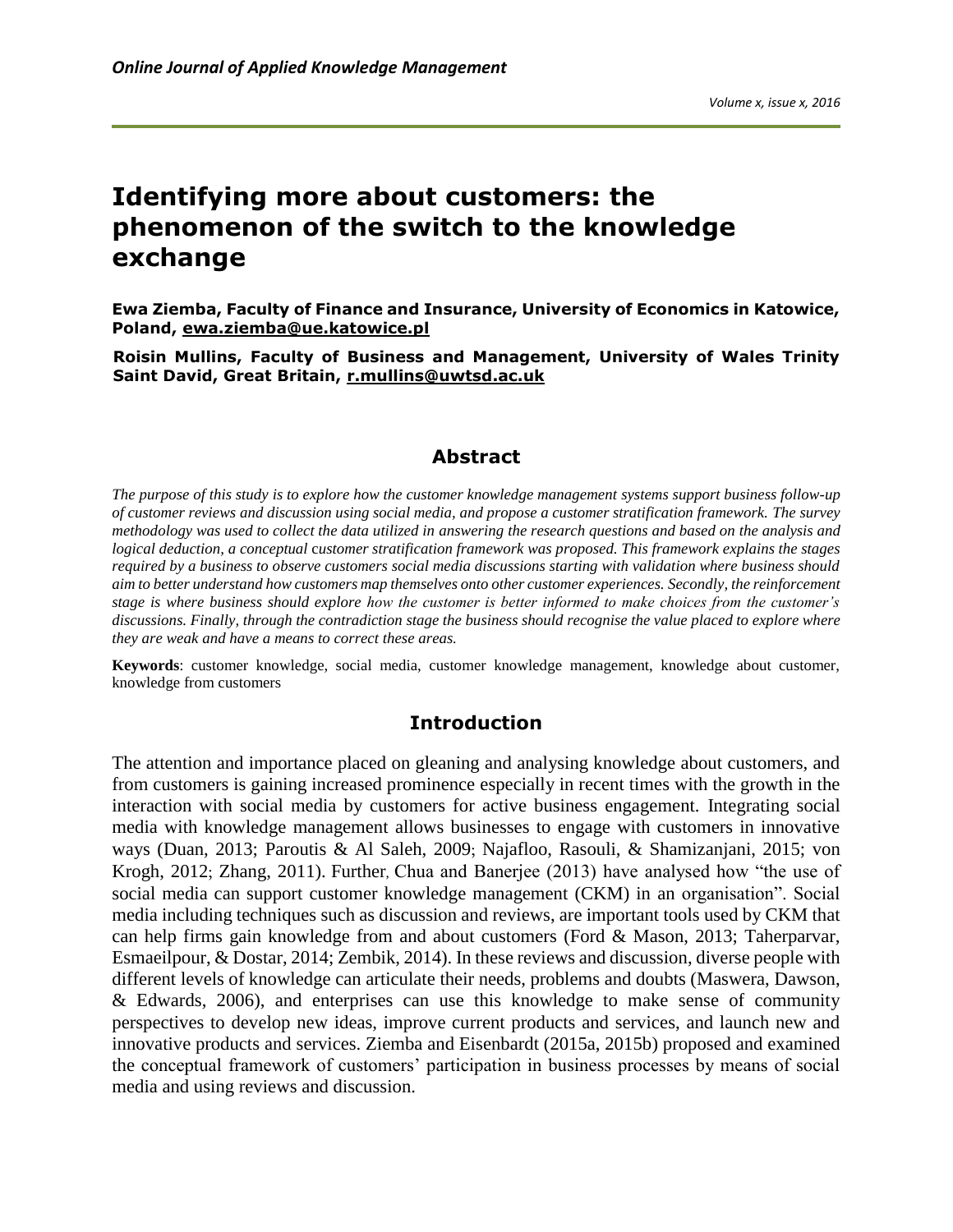The exchanging of knowledge is an important aspect of being a member of a community and customers voluntarily contribute knowledge increasing the prospective customer's awareness of the products and services offered by the business (Kumar, Aksoy, Donkers, Venkatesan, Wiesel, & Tillmanns*,* 2010). Further, businesses hold the desire to acquire information and customers have accelerate this rise in information sharing by posting reviews onto social media business web sites (Choi & Shah 2014). Customers appraise other customer's reviews and customers appraise the business response. There are important questions to raise about this knowledge exchange. Firstly, who has possession over the response? Essentially it is both the business and the customers at the same time and this is where the knowledge switch happens. The business allows self-stratification on the part of the customer, but how much is reflected back through the business and do the knowledge management systems or CKM support this exchange?

The customer is empowered by the internet's social media capabilities which allow them to leave comments and reviews for other customers to appraise and respond to, but current research shows that public organisations as well as many private businesses may still be at an early stage in using social media and Web 2.0 and [Sivarajah](http://www.sciencedirect.com/science/article/pii/S0740624X15000763), Irani, and Weerakkody (2015) present the benefits, risks and impact of these tools for individuals as well as the organisation including policy issues referring to responsibility and control. The business has two options, one is to observe the (*review and discussion*) commentary and stay relatively quiet (Kietzmann, Hermkens, McCarthy, & Silvestre, 2011). Secondly the business may choose to interact directly with the customer in a highly transparent way, using the social media, for other customers/prospective customers to grasp how the business responds. Through either of these options the customer has the upper hand in informing others about how they feel about the business offerings.

Businesses employ a variety of tools to analyse the text in the knowledge exchange (Gémar and Jiménez-Quintero, 2015). Harrysson, Metayer, and Sarrazin (2012) present a viable range of analytical toolkits designed for contemporary business competitive objectives. Further, widely available text analysis tools such as Mallet may be adopted to analyse the discussion or WEKA for deeper data mining or tools embedded in the cloud services such as, TripAdvisor and Google Analytics. There are licence agreements with 3rd party cloud analytics tools so it's not possible to analyse the customer information exchange away from these embedded tools limiting the choice of analysis to the functions available. On a larger scale data warehouses use Hadoop, MapReduce and other software for data mining, analysing, visualising and reporting are implemented for analysis.

The authors of this paper, after extensively searching the literature, did not uncover any deep studies about how the CKM support business follow-up of customer reviews and discussion using social media. This reveals a need for studying how customer reviews and discussion should be used in enterprises and how these may impact upon and affect the success of business. This research should contribute to greater understanding of the use of customer reviews and discussion in enterprises and should help fill the gap in the existing body of knowledge.

In light of the above limitations, the objectives of this study are to explore how the CKM support business follow-up of customer reviews and discussion using social media and propose a customer stratification framework. The paper is organised as follows, a theoretical supposition, followed by a brief methodology, reporting of the findings leading to discussion and conclusion.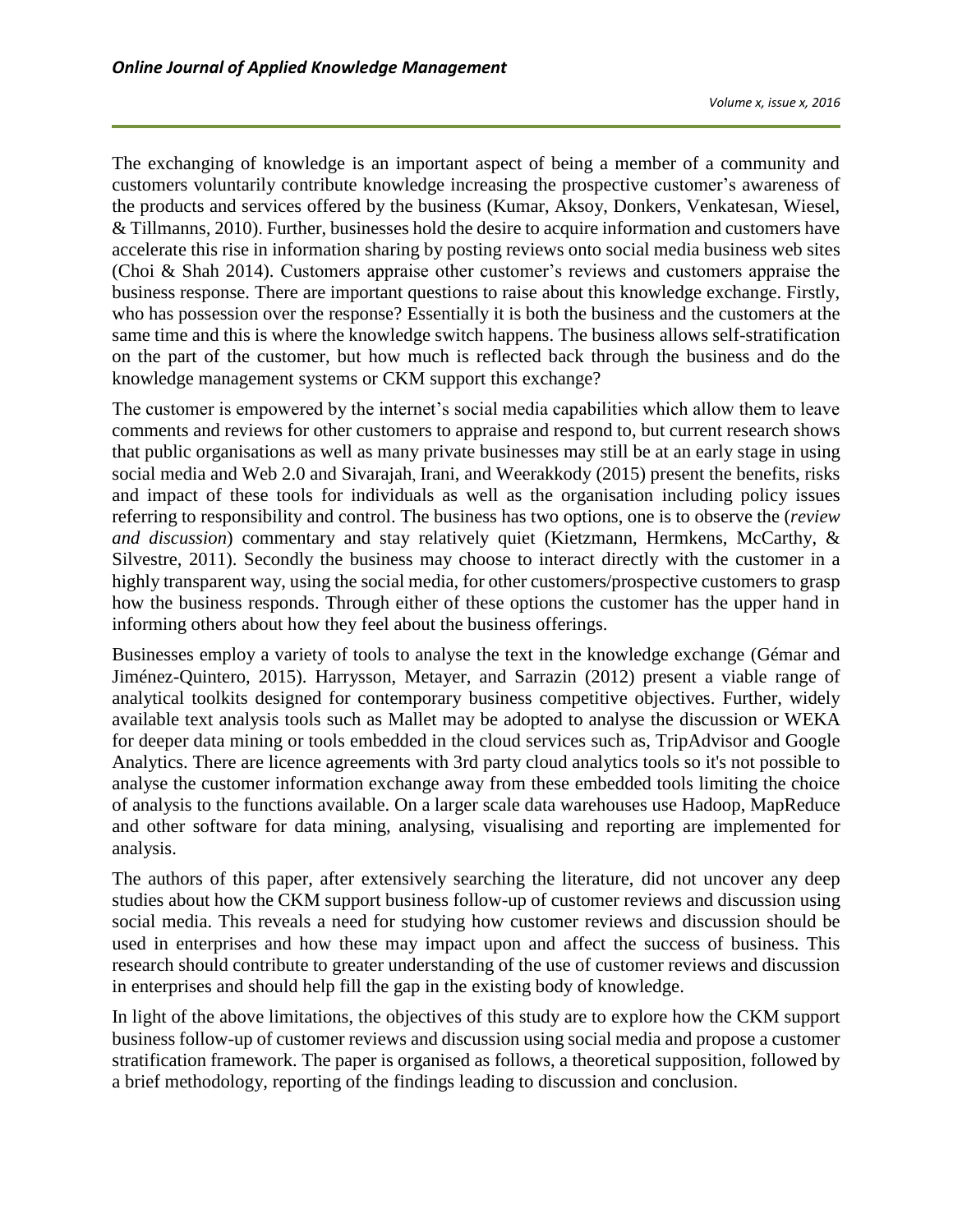# **Theoretical Background**

### **Using consumer knowledge in business**

Business contending with new challenges presented by the knowledge era will understand that knowledge is its most strategic resource and the basis of competition and survival in competitive environments. Moreover, customer knowledge takes on greater significance in light of these challenges (Masa'deh, Gharaibeh, Tarhini, & Obeidat, 2016; Taherparvar et al., 2014). Customer knowledge becomes an essential intangible asset for every line of business (Rowley, 2002), leads to better response and respect to customers (Aghamirian, Dorri, & Aghamirian, 2013), and contributes to the improvement of business value (Croteau & Li, 2009). The business ability to manage customers' knowledge should be considered as a potential source of competitive advantage. It is aligned with Gilbert, Leibold, and Probst's (2002) statement that CKM constitutes a continuous strategic process by which companies enable their customers to move from passive information sources and recipients of products and services to empowered knowledge partners.

CKM is the application of knowledge management instruments and techniques to capture, share, transfer, and apply knowledge related with customers. It can be realized at three levels (Vecchio & Ndou, 2012; Ziemba, 2013):

- knowledge for customers, represented by knowledge about markets, products and suppliers that supports customers in their buying cycle and impacts on customers' perception of an enterprise and its offers;
- knowledge from customers, defined as ideas, thoughts, and information that the enterprise receives from its customers and uses them to enhance its products and services; and
- knowledge about customers, encompassed the customers' needs and requirements, future expectation and desires, connections, purchasing activity and financial capability.

CKM generally supports the exchange of knowledge not only between an enterprise and its customers, but also between enterprise's customers (Najafloo et al., 2015). The emerging Web 2.0 and social software applications open a new horizon for enterprises to exchange customer knowledge and this process can be achieved in various ways and by means of different information technology.

### **Using customer reviews and discussion for exchanging customer knowledge**

Some studies show that social media can be used for knowledge management (Bharati, Zhang, & Chaudhury, 2015; Chua & Banerjee, 2013; Ford & Mason, 2013; [Heller-Baird](http://www.emeraldinsight.com/action/doSearch?ContribStored=Heller+Baird%2C+C) & [Parasnis,](http://www.emeraldinsight.com/action/doSearch?ContribStored=Parasnis%2C+G) 2011; Levy, 2009; Zhang, 2011). Only a few of them explore the application of social media for exchanging customer knowledge. For example, Starbucks redefined the roles of its customers through the use of social media by transforming them from passive recipients of beverages to active contributors of innovation. Moreover, Starbucks uses effective strategies to mitigate customers' unwillingness for voluntary knowledge sharing, thereby promoting engagement in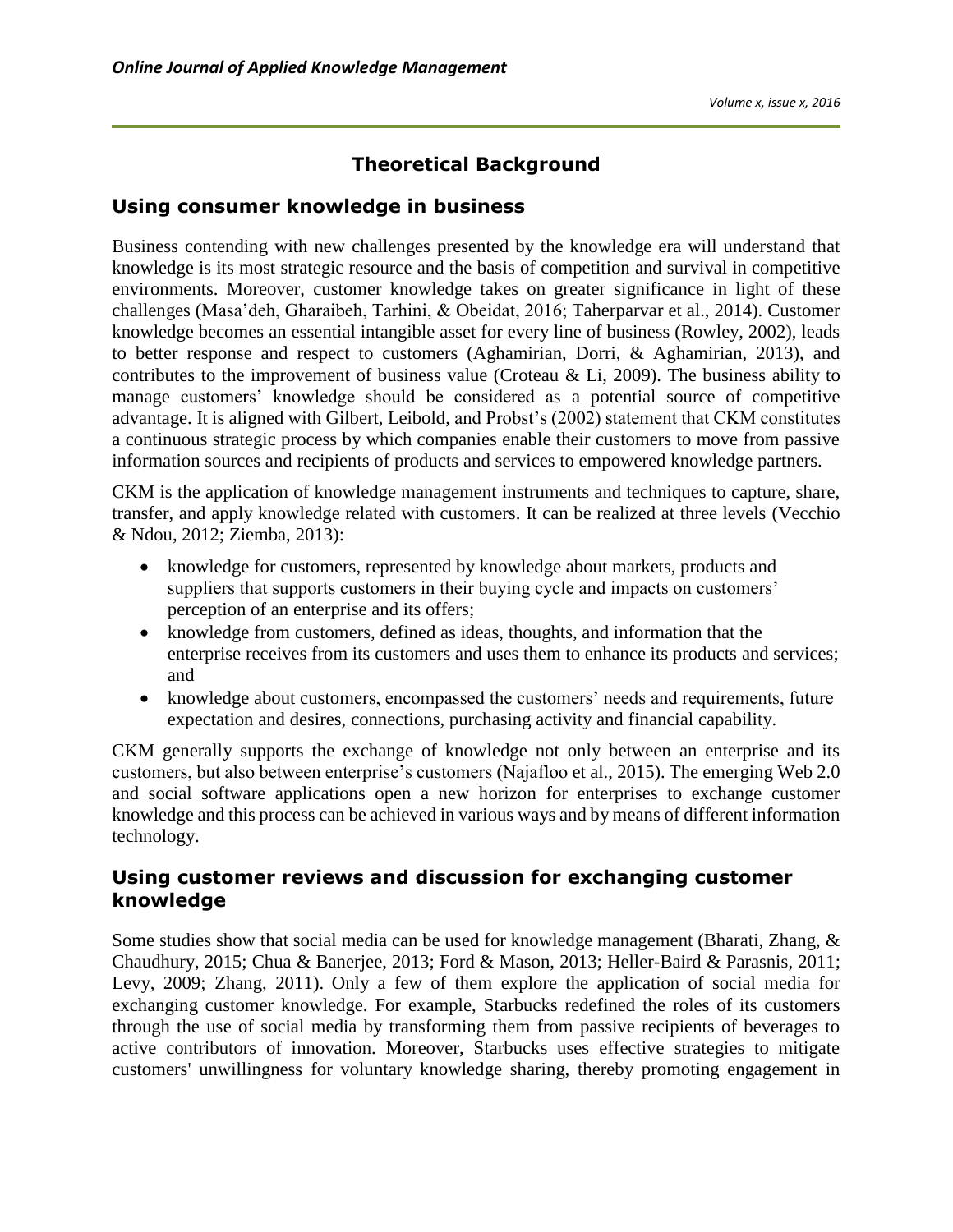social media (Chua & Banerjee, 2013). Gafni, Geri, and Bengov (2014) investigated the effect of tangible and virtual rewards on knowledge contribution in online communities.

Using social media customers can review and discuss an enterprise and its offers. Further, customer reviews and discussion can be important ways for exchanging customer knowledge, especially knowledge from and about customers. Reviews and discussion mainly embrace thoughts, opinions, comments, rankings and pools of products and services, future needs and ideas for product and service innovation (Ziemba & Eisenbardt, 2013). Studies conducted in Poland reported that almost 38% of customers 'strongly and rather often' exchange their knowledge on products and services through reviews and discussion. Furthermore around 82% of customers 'strongly and rather often' look for reviews and discussion on the Web and use them as advice before making their own purchase decisions.

# **Customer stratification and profiling**

Encouraging social discourse between customers increases the chance for businesses to capture knowledge and they have to take care to make a 'measured' response to the open discussion. It is at this juncture, the 'knowledge exchange' where the knowledge switch occurs because the business gain from the customers involvement and prospective customers are in a strong position to determine if the customer base matches theirs and if the business is credible to engage with. Both customer–to-customer and customer-to-business become conveyors of knowledge but the knowledge does not necessarily fit into a systems or knowledge management approach.

The body of customer reviews represent essentially a population (Anand, Glick, & Manz*,* 2002), There is a population of characteristics, and a visitor try's to tie their experience in with the different conditions (Hilligoss & Rieh, 2008). A customer ties in the characteristics they want, then maps those on to the cluster of conditions or contributions (Huo & Palmer, 2015). As a customer you are mapping the kind of thing you would say, and mapping your expectations onto other people's experiences (Morris, Counts, Roseway, Hoff, & Schwarz, 2012). When a customer identifies commonality between their experiences and wishes then the customers are interested in that product/service.

On the other hand, if a customer cannot identify with any part of the population of experiences, then they are a lot less likely to be interested in that product/service. It is no different to when a customer chooses to enter a bar for the first time, customers tend to look for people dressed like them, same mood as them, subconsciously look for similar economic classification such as economic wealth, and make a decision about whether one wants to associate with the place/product, so it is no different online. In real life a customer is making decisions based on their social and financial conditions. In that case a customer will be stratifying or profiling themselves by that means (Huo & Palmer, 2015). Essentially a customer takes the favourable aspects of a product review and uses that as a starting point for a fresh search. The social media reviews allow customers to draw from other people's experiences to enhance their enquiry, to get exactly what they want from the knowledge exchange. [The knowledge exchange encourages 'companies to get](http://www.emeraldinsight.com/action/doSearch?ContribStored=Heller+Baird%2C+C)  [close to customers' referred to by Heller-Baird](http://www.emeraldinsight.com/action/doSearch?ContribStored=Heller+Baird%2C+C) and [Parasnis](http://www.emeraldinsight.com/action/doSearch?ContribStored=Parasnis%2C+G) (2011), and importantly they state that 'using social media as a channel for customer engagement will fail if the traditional CRM approaches are not reinvented'.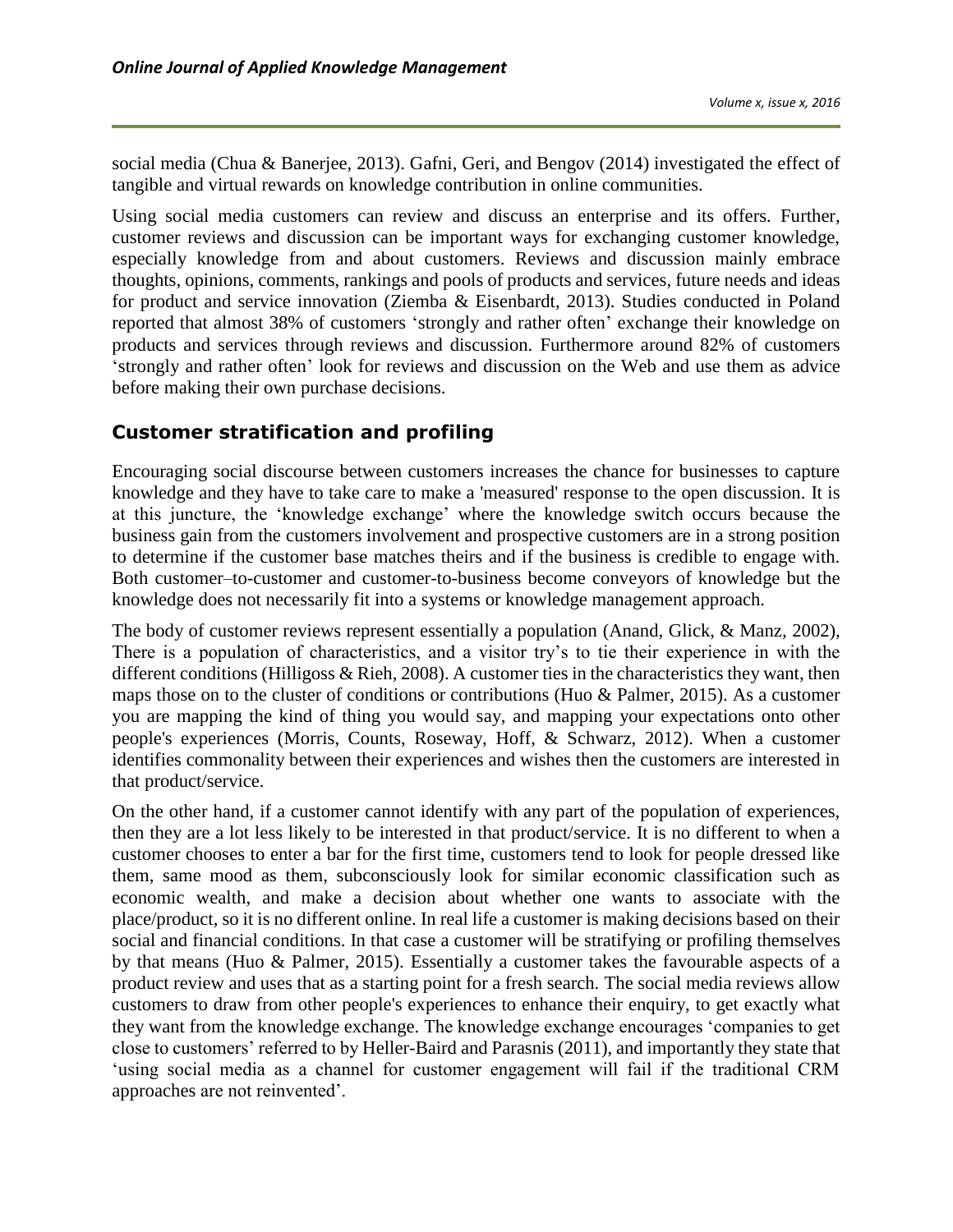Stratifying oneself to something you want to purchase, or finding out more about the product/service is a very good weapon in the customer's armoury. A good business will follow up on it. But it is unlikely that business follow up and it begs the question how much of the followup is being analysed by the business? Business need to ensure they are conducting this follow-up, through a sophisticated post analysis approach to this pool of experimental information in the knowledge exchange. Following on from the suggestion by Heller-Baird and Parasnis (2011) it is clear businesses need to look at how to manage this approach and move thinking forward.

# **Research Methodology**

An initial pilot survey with 30 businesses was conducted in stages of increasing detail and exactitude to address reliability of the research strategy adopted. Reliability was addressed by undertaking the pilot survey or pretest to ensure issues such as validity and bias could be reviewed and also to ensure repeatability of the results when the survey was repeated following corrections with the same 30 businesses. The repeatability of the questionnaire was high and acceptable to be used for a main survey.

The initial pilot survey with 30 businesses was conducted to assess if the four questions were phrased appropriately and to determine if the options for responding seemed appropriate. This approach was deemed necessary to ensure the questionnaire measured what it intended to measure. As a result following the pilot survey the forth question was rephrased and simplified to reduce ambiguity. Further the sample included a range of businesses from a variety of sectors and sizes to limit researchers concerns about participant representation.

The final survey was presented to a total of 3120 business in Wales following their completion of a variety of contemporary business training courses. Out of the total surveyed, 1024 (the response rate was 33%) of the businesses completed the survey. The survey was conducted in February-June 2014.

The survey considered four main research questions:

RQ1: Do you need training in embedding social media onto your business web site to capture customer reviews and discussion, and if so what level of training is needed (choose from: No need for training, Basic training, Advanced training)?

RQ2: Do you have a social media strategy in place?

RQ3: Do you respond to customers who post reviews and discussion on your social media?

RQ4: Do you analyse the customer reviews and discussion?

### **Research Findings**

The survey method was used to design structured questions while accepting that this is a less detailed observational data approach on a relatively large number of businesses and the data collected was then subjected to standard forms of analysis (Quine & Taylor, 1998).

The data and open responses were captured on paper-based questionnaires for analysis. Alongside capturing descriptive statistical data it was deemed sensible to use a supporting qualitative tool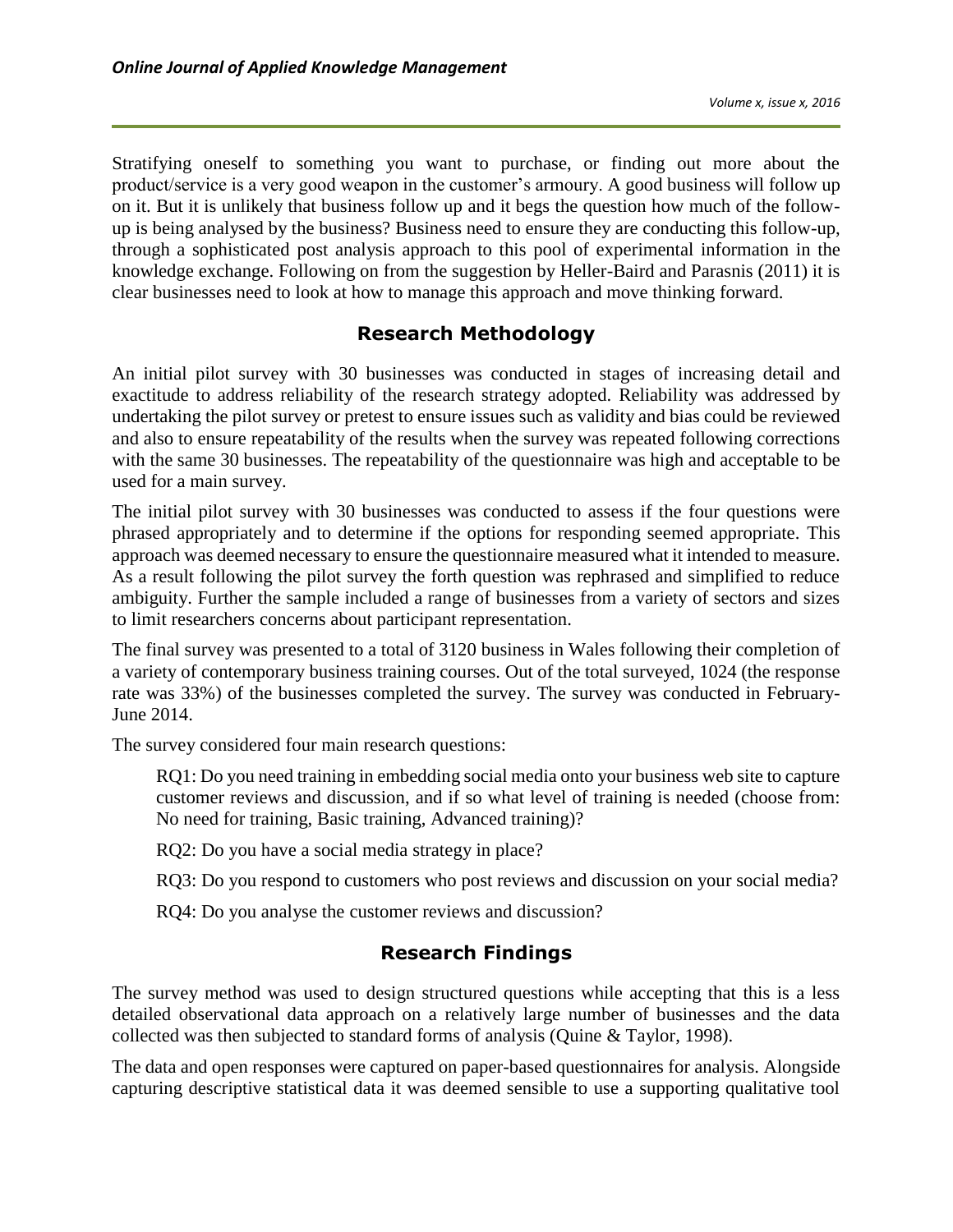such as document coding to capture items from the questions. The responses were scanned and themes identified. In this way, the themes are broken down into unambiguous, mutually exclusive and exhaustive, sets so that any individual response portion could be assigned to just one theme. The commonly occurring themes were noted. The coded themes are reported in Table 2 under the column *methods of reviews and discussion analysis*.

The findings support significant knowledge outcomes detailing how business respond to customers posting and responding to messages and encouraging this social-tie between customers and the business.

The businesses surveyed reported how the enterprise benefits from the knowledge gleaned from customers but were unsure of the methods required to conduct follow-up analysis and link to CKM and enterprise systems.

From a total of 1024 businesses who attended a range of business training courses and responded to a survey where they were asked four questions. Table 1 summarises questions 1-3 and Table 2 reports on question 4.

### **Needs for training in capturing customer reviews and discussion**

A high proportion of the businesses surveyed 78%, indicated they had no need to engage in social media training, at any level (Table 1). Suggesting they had employed social media in an efficient and useful way in their business. These should be referred to as 'high level' users. A second group emerged and referred to as 'intermediate' level users, a total of 9%, reporting they required advanced training in using social media indicating that the basic use of the tools had been satisfied but additional forms of engagement and analysis would be required to benefit the business. A final group reporting 'beginner' level training, 13% of enterprises reported that had not embarked on embedding social media into the business web site or using separate social media sites for increasing their business visibility to wider audience.

| 78% of enterprises                                                                                                                                    | 9% of enterprises                                 | 13% of enterprises                                                                      |
|-------------------------------------------------------------------------------------------------------------------------------------------------------|---------------------------------------------------|-----------------------------------------------------------------------------------------|
| No need for training                                                                                                                                  | Need advanced level training                      | Need beginner level training                                                            |
| Using a wide variety of social media<br>embedded on the web site.                                                                                     | Some use of social media                          | No social media embedded on the<br>web site                                             |
| Strategy in place<br>Business explained they are<br>continually looking at how to update<br>the strategy $-$ borrowing ideas from<br>other businesses | No strategy in place                              | No strategy considered                                                                  |
| Respond to customers reviews/issues                                                                                                                   | Have not responded to<br>customers reviews/issues | Did not allow customers an online<br>means to exchange information<br>with the business |

**Table 1:** Training business using social media to capture customer reviews and discussion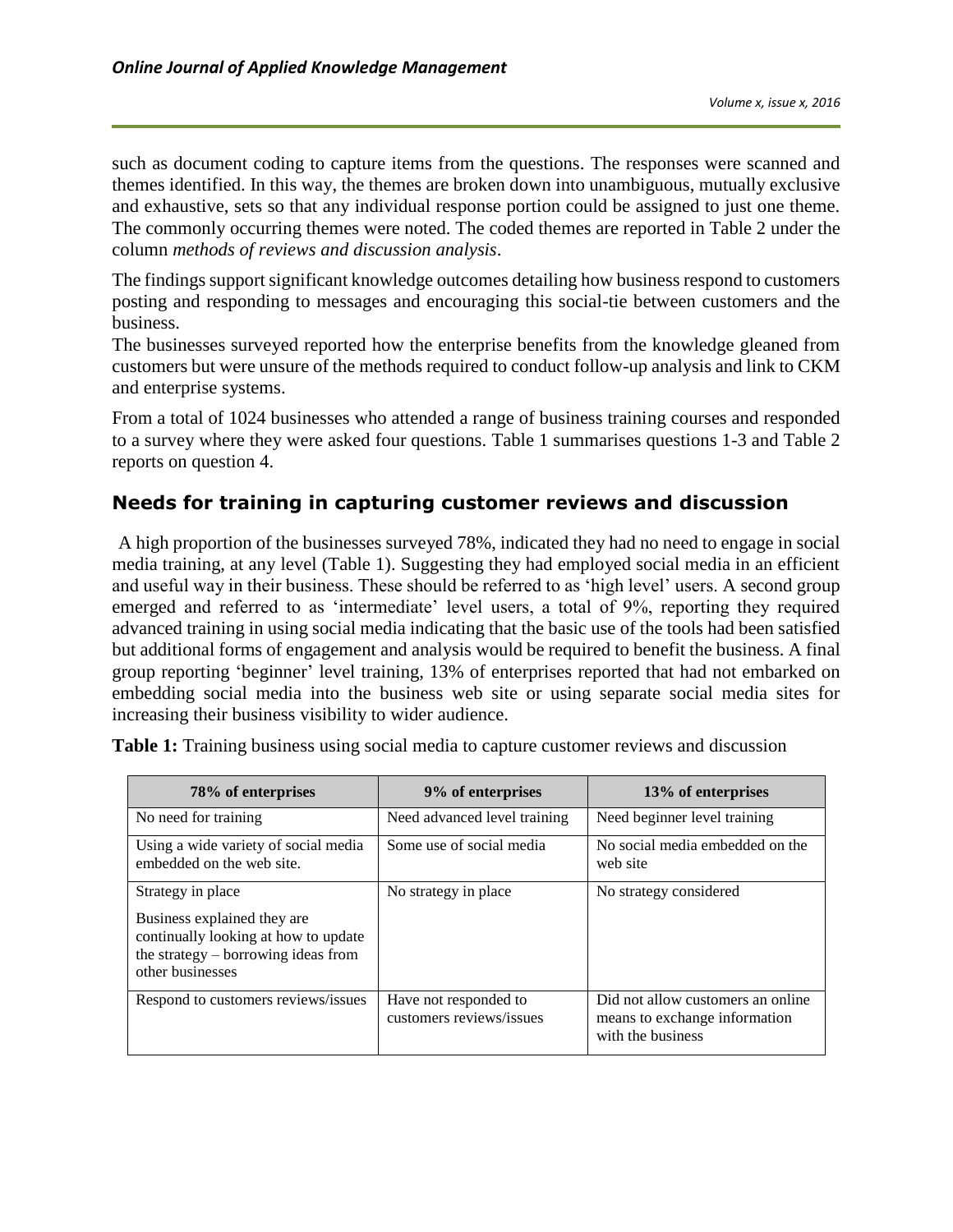## **Having social media strategy in place**

The high level users had a strategy in place whereas the intermediate level and beginner levels did not have a social media plan or strategy in place (Table 1). The training required proposed the need to ensure that tactics and strategy in using social media for business and customer discourse is a priority.

### **Responding to customers who post reviews and discussion on social media**

The high level social media users reported that they do respond to customer's reviews and discussion (Table 1). The intermediate businesses had not responded to customers on any occasion, and the beginner businesses did not have any social media in place and did not engage with customers through social media tools.

### **Analysing customer reviews and discussion**

The responses to this question are summarised in Table 2 below.

**Table 2:** Comparison of methods of customer reviews and discussion analysis based on enterprise size

| <b>Methods of reviews</b><br>and discussion<br>analysis      | <b>Small enterprises</b>                                                                                                   | <b>Medium enterprises</b>                                                                                                                                                                                                       | Large enterprises                                                                                                                                                                  |
|--------------------------------------------------------------|----------------------------------------------------------------------------------------------------------------------------|---------------------------------------------------------------------------------------------------------------------------------------------------------------------------------------------------------------------------------|------------------------------------------------------------------------------------------------------------------------------------------------------------------------------------|
| Customer reviews<br>and discussion                           | Not skilled to<br>analyse expect to<br>rely on 3rd part<br>analytics tools<br>embedded in tools<br>such as Trip<br>Advisor | Use 3rd party analytics tools and<br>where reviews are captured on<br>business web site - use open<br>Source tools such as R, Mallet and<br>databases and external Business<br>Intelligence and analytics expertise             | 3rd party analytics tools<br>and where reviews are<br>captured on business web<br>site - use Hadoop,<br>databases and external<br>Business Intelligence and<br>analytics expertise |
| Approach                                                     | Manual                                                                                                                     | Manual and analytical                                                                                                                                                                                                           | Analytical                                                                                                                                                                         |
| Current method of<br>follow-up                               | Automated through<br>3rd party tools                                                                                       | Automated through 3rd party tools<br>Where responses are made on<br>business own web site this is done<br>through a classification approach<br>based on the type of positive and<br>negative issues reported by the<br>customer | Automated through 3rd<br>party tools                                                                                                                                               |
| In-house discussion<br>of response to<br>method of follow-up | Little discussion it<br>would be very time<br>consuming                                                                    | Some discussion in quarterly<br>planning meetings about method<br>used but no discussion of response<br>to follow-up                                                                                                            | Departmental team<br>meetings for planning<br>No discussion of response<br>to method of follow-up                                                                                  |
| <b>Updating strategy</b>                                     | No change to<br>strategy                                                                                                   | Recognise a need to inform<br>changes to strategy but not<br>underway                                                                                                                                                           | Early stages of defining<br>opportunities for strategic<br>formulation                                                                                                             |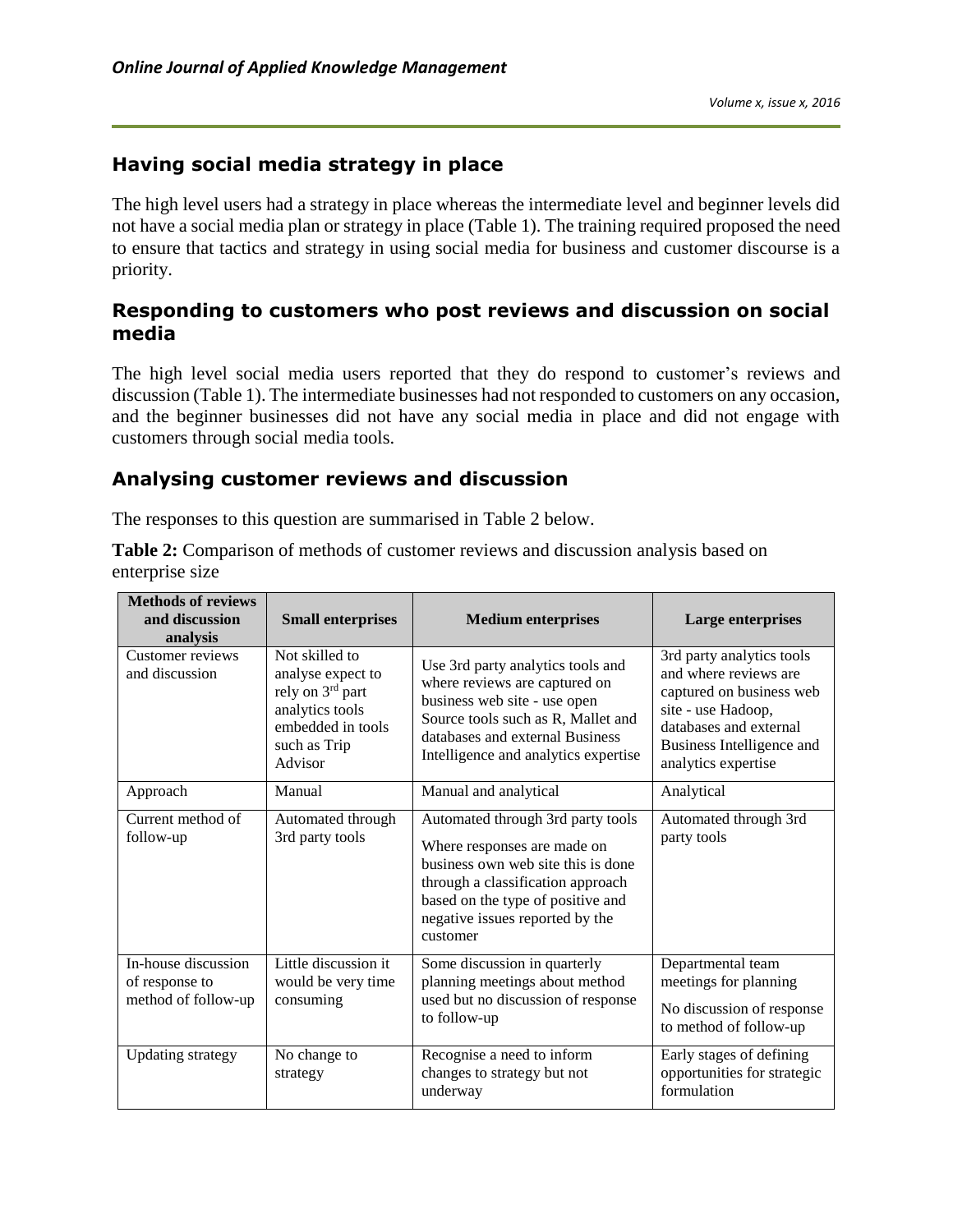| <b>Methods of reviews</b><br>and discussion<br>analysis                                               | <b>Small enterprises</b> | <b>Medium enterprises</b>                                                  | Large enterprises                                                        |
|-------------------------------------------------------------------------------------------------------|--------------------------|----------------------------------------------------------------------------|--------------------------------------------------------------------------|
| Analysing customers<br>reviews and<br>discussion for<br>promoting<br>reinforcement of<br><i>ssues</i> | None                     | None $-$ manual and low level<br>analytics proposed but not<br>implemented | Early stage of creating<br>algorithms for<br>identification and analysis |

The data captured suggests that businesses of all sizes do not have sophisticated methods in place for post analysis of customer reviews, consequently they are not in a position to explore this pool of experimental information. There is a recognised need to address how to move things forward, and how to ensure the methods of analysis and follow-up of the experimental information are incorporated into the business enterprise systems or CKM systems.

A case may be made to state that the businesses are not in charge anymore, the customer has the upper hand as a result of the internet knowledge exchange.

### **Customer stratification framework**

An important suggestion is that the business or "*most organizations do not possess all required knowledge within their formal boundaries and must rely on linkages to outside organizations and individuals to acquire knowledge*" (Anand *et al.,* 2002), and the business is no longer in control of the knowledge exchange giving the customer the upper hand. The business can therefore, be put in a corner, relating knowledge to a circumstance of wishing to buy something. The internet has empowered the customer to make the decision. The businesses does need not necessarily need to be concerned about how important the customer's position is in a network which is often recorded as an important factor (McLure Wasko & Faraj, 2005), but it is about increasing the customer stratification information that better informs the customer groups. This is best explained in Figure 1 through three stages of activity which the business have to develop an approach to.



**Figure 1:** Customer stratification framework

The research findings inform the three stages of a customer stratification framework where the customer's views coded in themes are established as separate stages of a business review process.

#### **Validation**

When a customer visits a site, with a mix of positive and negative reviews posted, as a customer you look at how they were articulated and what they meant to explain, if they are continually positively reinforced it enforces a customer to feel positive, this is a natural response, so there is a discourse going on between the customers. The individual coming to it will align themselves with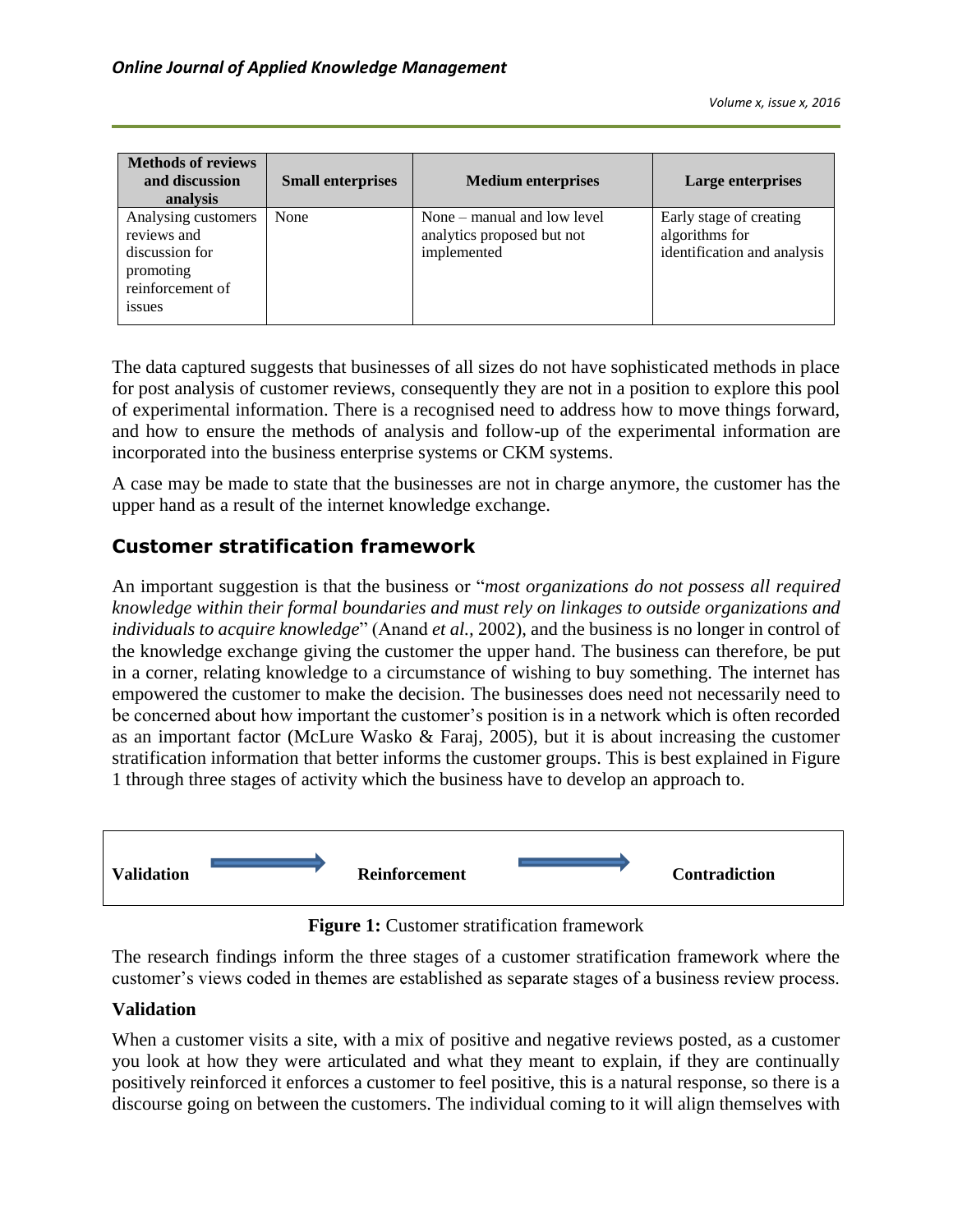either the positive or negative reviews based on their mapping of themselves and based on the perception of the population of contributors. Then the customer's feels more aligned to a customer group because of the way the reviews were articulated. It allows for the substantiation of why the review of a product or service was good or bad and allows the future entrant to weight all this up.

This stratification framework suggests that customers map themselves to the pool of experimental evidence. It is clear that the business of each size, small, medium and large are at an early stage in determining how much is mirrored back through the business systems and this informs an important area for further research.

#### **Reinforcement**

The customer can make an informed and enriched decision because of the social exchange, they do not need to talk to anyone. In the past it was through a recommendation from a friend of a family member but this has changed and now the reviews and (like/dislike) buttons are ticked as the customer exchange is via the Internet social media. For example, a customer thinking about a holiday will review sites such as TripAdvisor, where there may be a high volume of customer posts.

#### **Contradiction**

If a business is trying to sell that hotel experience, they should be harvesting the most common words from a customer reviews, most common on favourable feedback and inserting that in the literature, while the negative issues would be the focus of the internal meetings, otherwise this is going to hurt the business. The business needs to resolve what is bad and improve on what is good and then the business will have a better product and be more competitive. The business becomes successful because of several things that are good but require access to fulfilling the knowledge exchange follow-up through new internal to external processes.

It is well known that a business is not taken down by a single weakness, and in that case the issues can be addressed, and they need to identify the areas that are weak. None of this customer stratification could have happened before the knowledge exchange via social media. It has always happened because of normal social processes. However, the amount and complexity of the information has been enhanced by orders of magnitude because of social media and the means to stream data and information via the Internet.

#### **Conclusions**

#### **Summary of findings and research contribution**

This paper is one of the first to find empirical support for the role of CKM within businesses and explore how customer reviews and discussion posted via social media can be used by businesses. The conceptual framework of customer stratification show how business should use customers reviews and discussions for gaining knowledge about and from customers. This study can provide valuable insights and guidance for researchers and practitioners as well.

The customer search and profiling can be referred to as customer stratification, and the approach to this needs to be addressed if businesses value customer knowledge exchanges.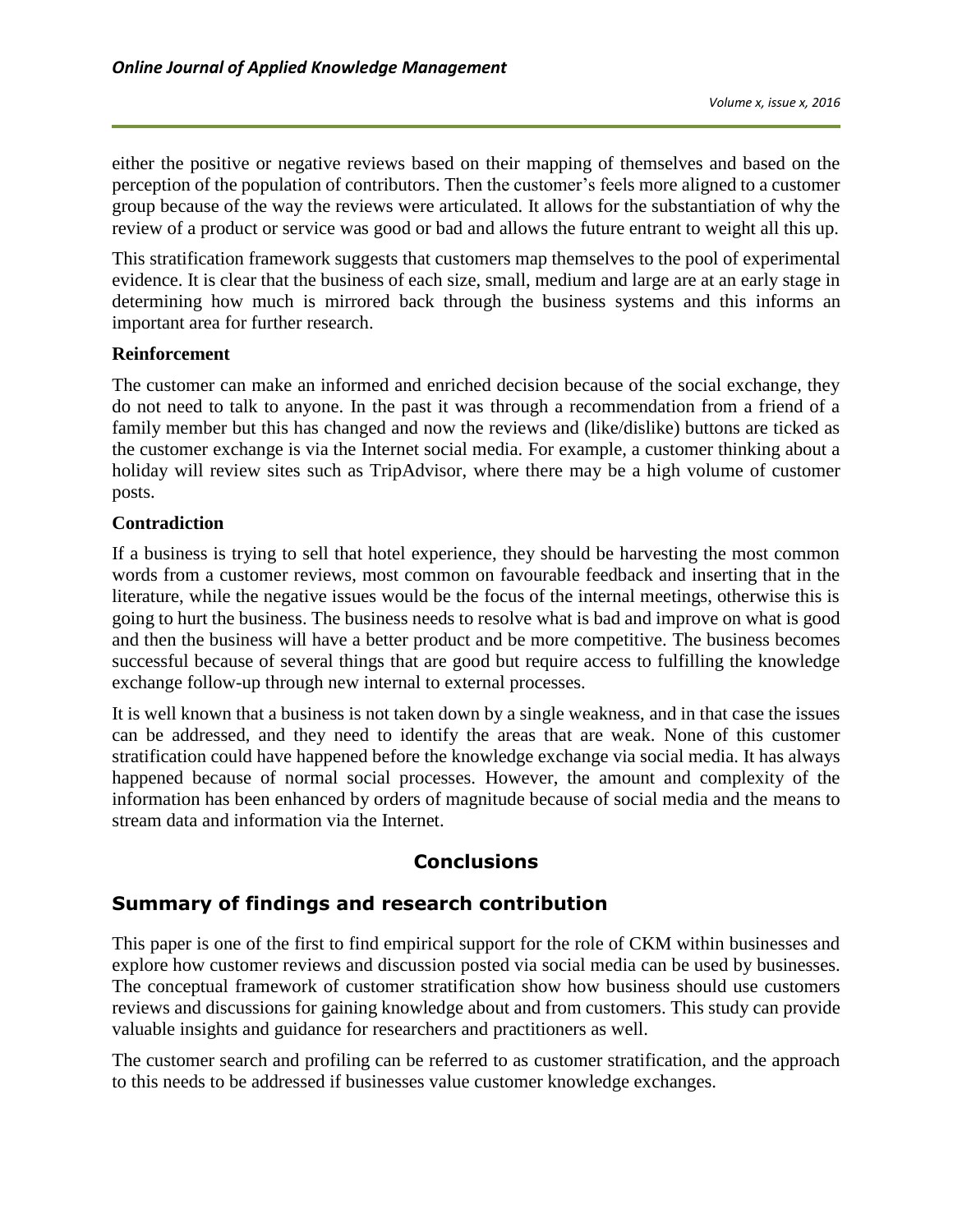The link between the knowledge exchange and CKM or enterprise systems may not be well aligned as the customer reviews tend to follow similar themes indicating the business has not followed up adequately.

So the follow-up from external reviews to knowledge management systems for reporting and further analysis is probably weak.

There may also be a different approach to follow-up from small to medium to large businesses and for each the follow-up approach will be conducted by different tools, methods, rules and processes, but the analysis must be performed to provide the business with the chance to regain the upper hand.

It is most likely that the small company will continue to conduct the follow-up through manual methods depending on the size and skills of the employees and the sector they are associated with, the medium size business will conduct this by a mix of manual, cloud services and (in-house or outsourced) business analytics methods. The large businesses will most likely have the process fully automated alongside implementing internal/business analytics methods.

# **Limitations of the research**

As one of the first studies empirically investigating the relationship between social media (especially customers reviews/ discussions) and customer knowledge management, this study was exploratory in nature and certainly with some limitations. Firstly, it was limited to Wales and thus its generalization has obvious geographical limitation and does not account for country-specific differences. Secondly, although the survey method was appropriate for testing the theoretically deducted research issue, there are some limitations. For example, survey respondents generally provide a positive evaluation of their own enterprises and this may bias surveys. While the authors made efforts to ensure that the respondents are knowledgeable and experienced to answer questions, the results are still based on their perceptions and not on measurable output. Moreover, the research questionnaire includes only basic questions leading to explore how the customer knowledge management support business follow-up of customer reviews and discussion using social media. Thirdly, the proposed framework of customer stratification is the first development of an ongoing research study that needs to be deepened and widened, to cover the implementation of social media for customer knowledge management.

### **Implications for practitioners and researchers**

Despite these limitations, this study has significant implications to both practitioners and researchers. The expectation of the paper is to encourage deeper insight into the area of CKM with the theoretical assurance necessary to improve the practical concerns for modern customer focused businesses and invest in the analytical follow-up approaches.

As more enterprises consider the application of social media for customer knowledge management, this study should interest practitioners. It shows that social media, especially such techniques as customer reviews and discussion can be used by business to exchange customer knowledge and present opportunities to enhance products and services offered, and create new ones. Thus this study highlights that social media strategy, knowledge of social media and the analysis of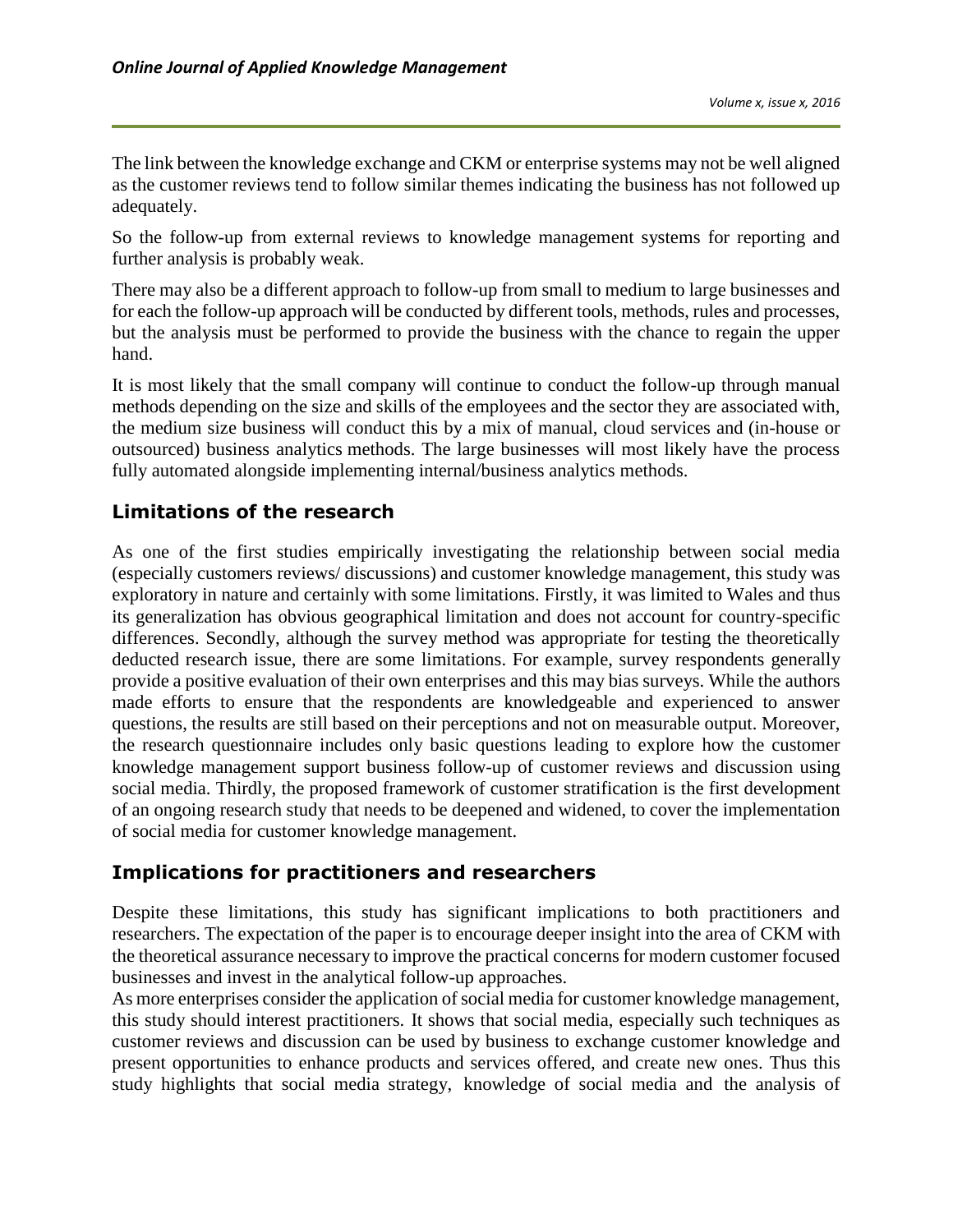customer reviews and discussions are necessary to gain and use customer knowledge for enhancing businesses.

For researchers, this study contributes to a better understanding of the intersection of social media, and customer knowledge management. Researchers who develop research on using social media for managing customer knowledge could find reliable guidelines in this paper.

#### **Possible areas for future research**

Findings from this study suggest many opportunities for future exploration in this area. Among the many possibilities, a deep exploration of proposed customer stratification framework seems most interesting and promising.

#### **References**

- Aghamirian, B., Dorri, B., & Aghamirian, B. (2013). Effects of customer knowledge management's eight factors in e-commerce. *Management Science and Engineering*, *7*(4), 1-11.
- Anand, V., Glick, W. H., & Manz, C. C. (2002) Thriving on the Knowledge of Outsiders: Tapping Organizational Social Capital, *Academy of Management Executive*, *16*(1), 87-101.
- Bharati, P., Zhang, W., & Chaudhury, A. (2015). Better knowledge with social media? Exploring the roles of social capital and organizational knowledge management. *Journal of Knowledge Management*, *19*(3), 456-475.
- Choi, D., & Shah, C. (2014). Perceived value of information sharing in online environments: User engagement and social reputation. *[The Information Association for the Information Age](https://www.asis.org/asist2014/program.html)  [ASIS&T 2014 Annual Meeting.](https://www.asis.org/asist2014/program.html)* Retrieved April 01, 2016, from <https://www.asis.org/asist2014/proceedings/submissions/.../146paper.pdf>*.*
- Chua, A.Y.K., & Banerjee, S. (2013). Customer knowledge management via social media: The case of Starbucks. *Journal of Knowledge Management*, *17*(2), 237-249.
- Croteau, A.-M., & Li, P. (2003). Critical success factors of CRM technological initiatives. *Canadian Journal of Administrative Sciences*, *20*(1), 21-34.
- Duan, W. (2013). Special issue on social media: an editorial introduction. *Decision Support Systems*, *55*(4), 861-862. (is this
- Ford, D.P., & Mason, R.M. (2013). Knowledge management and social media: The challenges and benefits. *Journal of Organizational Computing and Electronic Commerce*, 2*3*(1/2), 1-6.
- Gafni, R., Geri, N., & Bengov, P. (2014). Investigating the effect of tangible and virtual rewards on knowledge contribution in online communities. *Online Journal of Applied Knowledge Management*, *2*(2), 1-11.
- Garcia-Murillo, M., & Annabi, H. (2002). Customer knowledge management. *Journal of the Operational Research Society*, *53*(8), 875-884.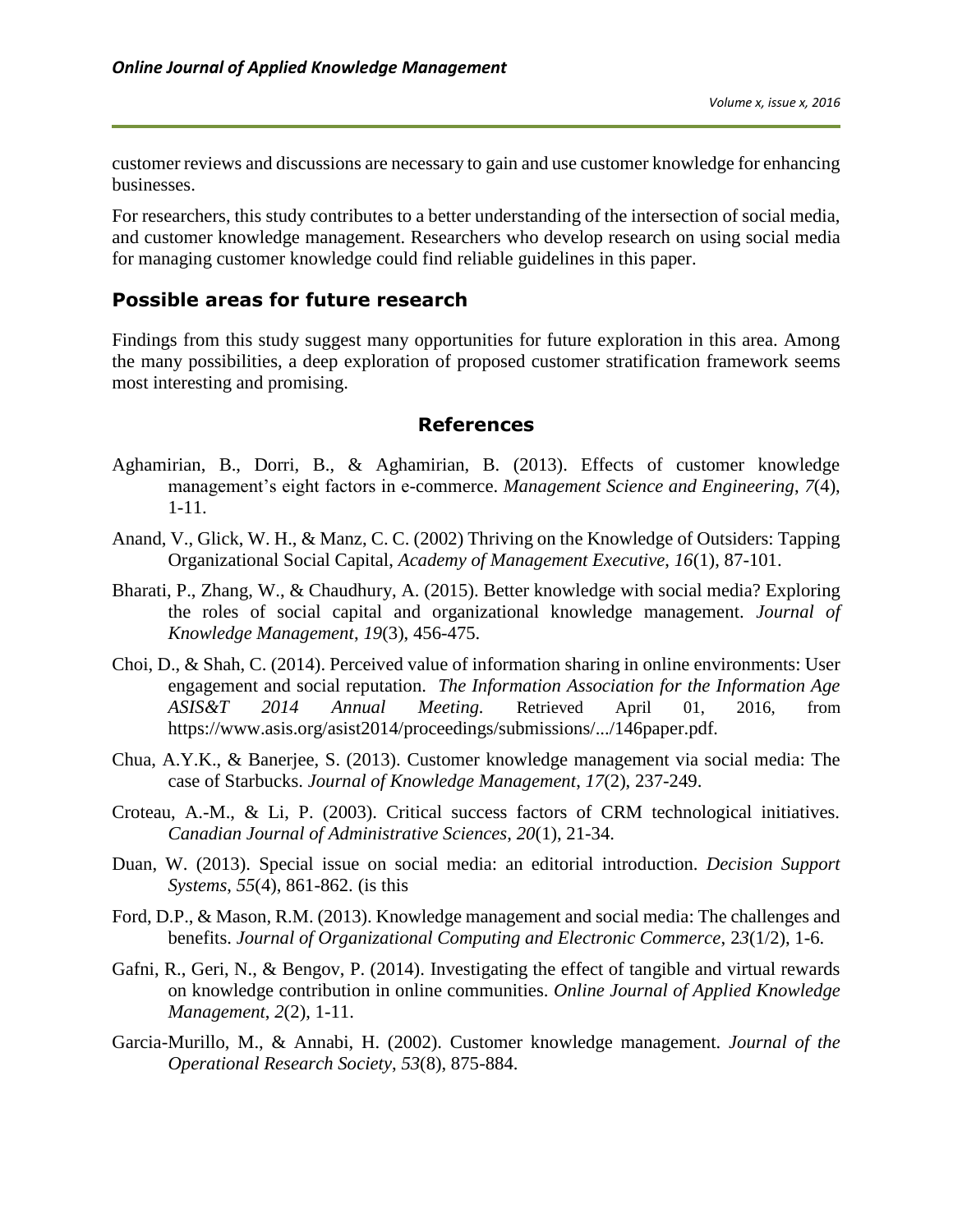- Gémar, G., & Jiménez-Quintero, J. A. (2015). Text mining social media for competitive analysis. *Tourism & Management Studies*, *11*(1), 84-90.
- Gibbert, M., Leibold, M., & Probst, G. (2002). Five styles of customer knowledge management, and how smart companies use them to create value. *European Management Journal*, *20*(5), 459-469.
- Harrysson, M., Metayer, E., & Sarrazin, H. (2012). How 'social intelligence' can guide decisions. *McKinsey Quarterly*, *4*, 81-89.
- [Heller-Baird](http://www.emeraldinsight.com/action/doSearch?ContribStored=Heller+Baird%2C+C), C., [& Parasnis,](http://www.emeraldinsight.com/action/doSearch?ContribStored=Parasnis%2C+G) G. (2011). From social media to social customer relationship management. *Strategy & Leadership*, *39*(5), 30-37.
- Hilligoss, B., & Rieh, S. Y. (2008). Developing a unifying framework of credibility assessment: Construct, heuristics, and interaction in context. *Information Processing & Management*, *44*(4), 1467-1484.
- Huo, Q., & Palmer, A. (2015). Analysing voluntary contribution to online forums using a proposed critical mass contribution model. *The Journal of Applied Business Research*, *31*(2), 687- 700.
- Kietzmann, J. H., Hermkens, K., McCarthy, I. P., & Silvestre, B. S. (2011). Social media? Get serious! Understanding the functional building blocks of social media. *Business Horizons*, *54*(3), 241-251.
- Kumar, V., Aksoy, L., Donkers, B., Venkatesan, R., Wiesel, T., & Tillmanns, S. (2010). Undervalued or overvalued customers: Capturing total customer engagement value. *Journal of Service Research*, *13*, 297-310.
- Lesser, E., Mundel, D., & Wiecha, C. (2000). Managing customer knowledge. *Journal of Business Strategy*, *21*, 35-37.
- Levy, M. (2009). WEB 2.0 implications on knowledge management. *Journal of Knowledge Management*, *13*(1), 120-134.
- Masa'deh, R., Gharaibeh, A.H., Tarhini, A., & Obeidat, B.Y. (2016). Knowledge sharing capability: A literature review. *Journal of Business & Management*, *4*(1), 1-13.
- Maswera, T., Dawson, R., & Edwards, J. (2006). Assessing the levels of knowledge transfer within e-commerce websites of tourist organisations in Africa. *Electronic Journal of Knowledge Management*, 4(1), 59-66.
- Morris, M. R., Counts, S., Roseway, A., Hoff, A., & Schwarz, J. (2012). Tweeting is believing?: understanding microblog credibility perceptions. *Proceedings of the Conference on Computer Supported Cooperative Work – ACM 2012*, pp. 441-450. Seattle, WA, USA, February 11 - 15, 2012.
- McLure Wasko, M., & Faraj, S, (2005). Why should I share? Examining social capital and knowledge contribution in electronic networks of practice author(s). *MIS Quarterly, 29*(1), *Special Issue on Information Technologies and Knowledge Management*, 35-57.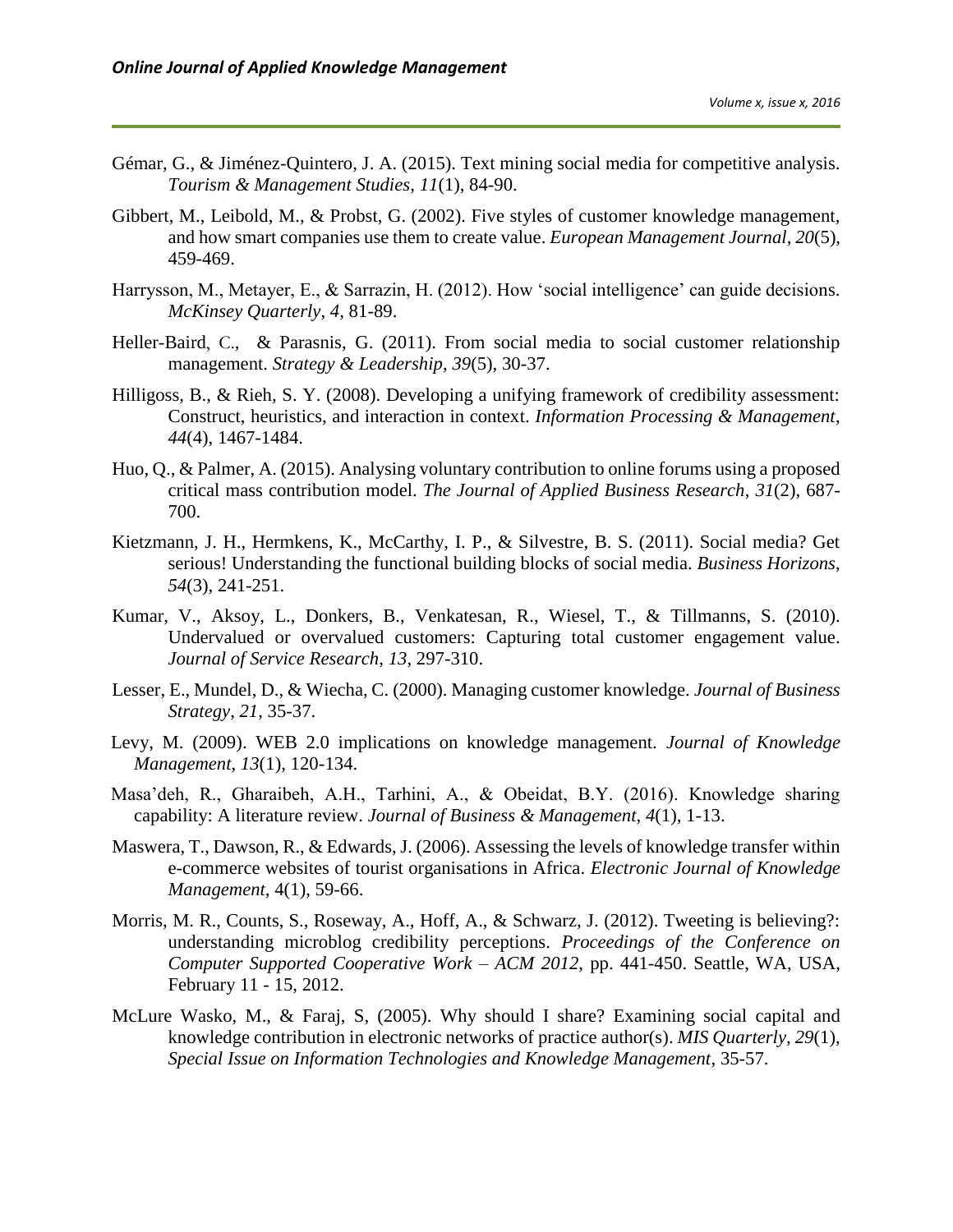- Najafloo, F., Rasouli, H., & Shamizanjani, M. (2015). CKM:2.0: Integarting Web 2.0 into customer knowledge management. In Khanlari, A. (ed.), *Strategic customer relationship management in the age of social media*, pp. 130-154. Hershey: IGI Global.
- Panni, M.F.A.K. (2012). CKM and its influence on organizational marketing performance: Proposing an integrated conceptual framework. In Kaufman, H.R., Panni, M.F.A.K. (eds.), *Customer-centric marketing strategies: Tools for building organizational performance*, pp. 103-125. Hershey: IGI Global.
- Paroutis, S., & Al Saleh, A. (2009). Determinants of knowledge sharing using Web 2.0 technologies. *Journal of Knowledge Management*, *13*(4), 52-63.
- Quine, S., & Taylor, R. (1998). Methodological strategies. In C. Kerr, R. Taylor, & G. Heard (Eds.) *Handbook of Public Health Methods*, pp. 17-23. Sydney: McGraw-Hill.
- Rowley, J. (2002). Eight questions for customer knowledge management in e-business. *Journal of Knowledge Management*, *6*(5), 500-511.
- [Sivarajah,](http://www.sciencedirect.com/science/article/pii/S0740624X15000763) U., Irani, [Z., &](http://www.sciencedirect.com/science/article/pii/S0740624X15000763) Weerakkody, V. (2015). Evaluating the use and impact of Web 2.0 technologies in local government. *[Government Information Quarterly,](http://www.sciencedirect.com/science/journal/0740624X)* [32\(4](http://www.sciencedirect.com/science/journal/0740624X/32/4)), 473-487.
- Taherparvar, N., Esmaeilpour, R., & Dostar, M. (2014). Customer knowledge management, innovation capability, and business performance: A case study of the banking industry. *Journal of Knowledge Management*, *3*(18), 591-610.
- Vecchio, P., & Ndou, V. (2012). Customers knowledge and relational marketing: A Web 2.0 perspective. In Eir, R. (ed.), *Successful customer relationship management programs and technologies: Issues and trends*, pp. 131-144. Hershey: IGI Global.
- von Krogh, G. (2012). How does social software change knowledge management? Toward a strategic research agenda. *The Journal of Strategic Information Systems*, *21*(2), 154-164.
- Zembik, M. (2014). Social media as a source of knowledge for customers and enterprises. *Journal of Applied Knowledge Management*, *2*(2), 132-148.
- Zhang, Z. (2011). Customer knowledge management and the strategies of social software. Business Process Management Journal, 17(1), 82-106.
- Ziemba, E. (2013). Conceptual model of information technology support for presumption. In *Proceedings of International Conference on Management, Leadership and Governance – ICMLG 2013*, pp. 355-363. Bangkok University, February 07-08, 2013.
- Ziemba, E., & Eisenbardt, M. (2013). Prosumption awareness among young consumers. *Studia Ekonomiczne*, *153*, 163-177.
- Ziemba, E., & Eisenbardt, M. (2015a). Examining prosumers' participation in business processes. *Polish Journal of Management Studies*, *12*(1), 219-229.
- Ziemba, E., & Eisenbardt, M. (2015b). Prosumers' participation in business processes. *Online Journal of Applied Knowledge Management*, *3*(1), 114-127.